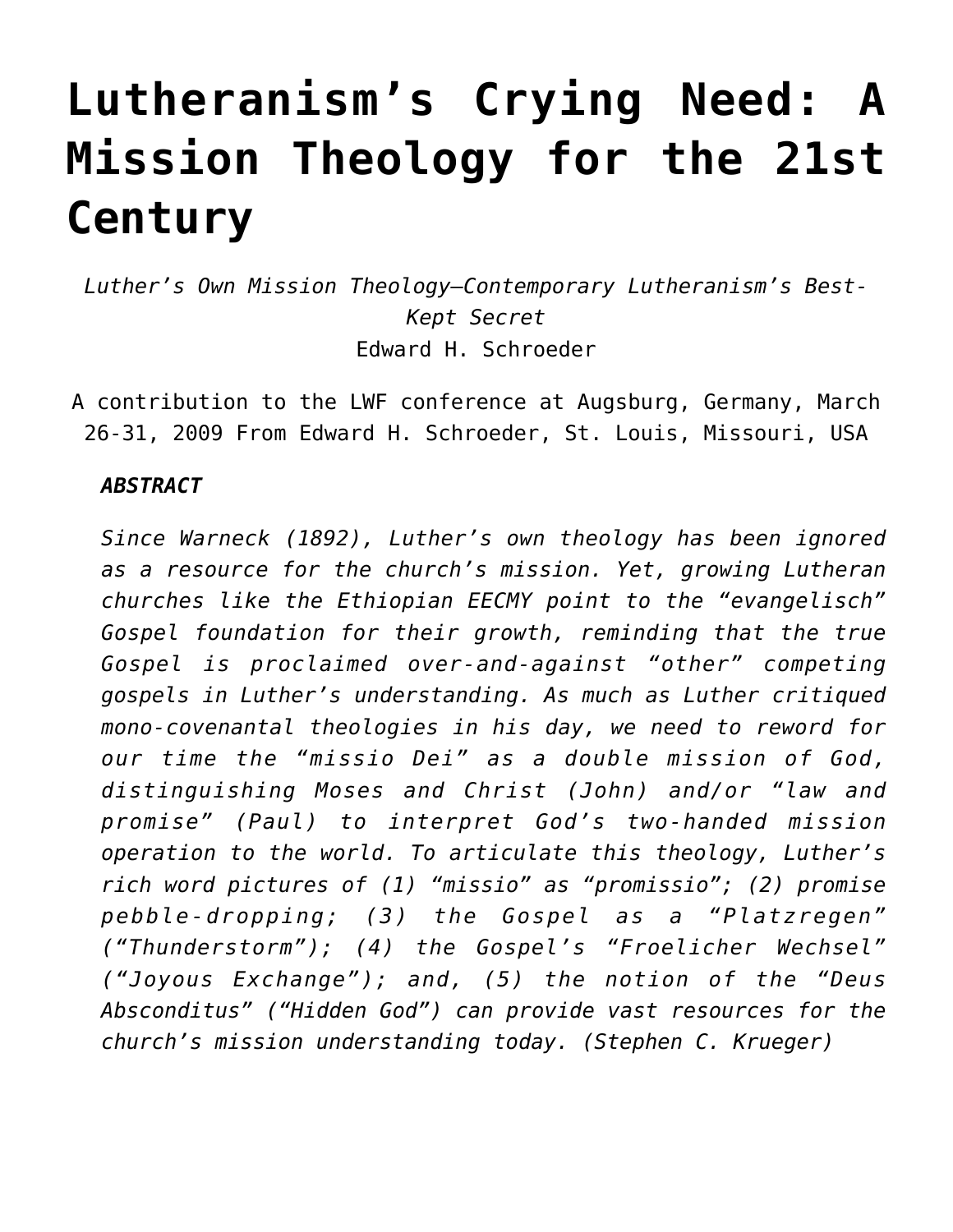Ever since Gustav Warneck decreed that Luther had no mission theology (1892), Luther has been generally ignored, considered irrelevant, in ecumenical mission discussions. Also, sadly, among Lutheran missiologists. Too bad. Big mistake. Simply stated: Luther saw 16th century Europe–though perhaps already 99% "churched" (as we say today) — as a mission field.

The conference theme is THEOLOGY IN THE LIFE OF LUTHERAN CHURCHES: TRANSFORMATIVE PERSPECTIVES AND PRACTICES TODAY.

My thesis is: If there is to be any future for LUTHERAN CHURCHES on into the 21st century, the primal place where TRANSFORMATIVE PERSPECTIVES AND PRACTICES are called for is in Lutheran Mission Theology and Practice.

In the "theology and life of Lutheran churches," neither in Europe nor in my North American homeland are there many signs that this is happening. Mission programs, evangelism programs, renewal proposals abound, but as an ELCA missiologist –one who DOES know what Lutheran mission theology really is–recently said of the mission program in his own denomination: "it is a program without a Lutheran theology, possibly without a theology at all."

The most obvious place where "transformative perspectives and practices" within Lutheranism are occurring, as LWF publications inform us, is in the Horn of Africa, in the EECMY—Ethiopian Evangelical Church Mekane Yesus. Here is an LWF member church without even the word Lutheran in its name, but instead the "old" word for Lutheran, "evangelical." Which signals what mission is all about–The Evangel, the Good News. More about this below.

Listen first to this EECMY report of February 26, 2009. Talk about "transformative perspectives and practices!"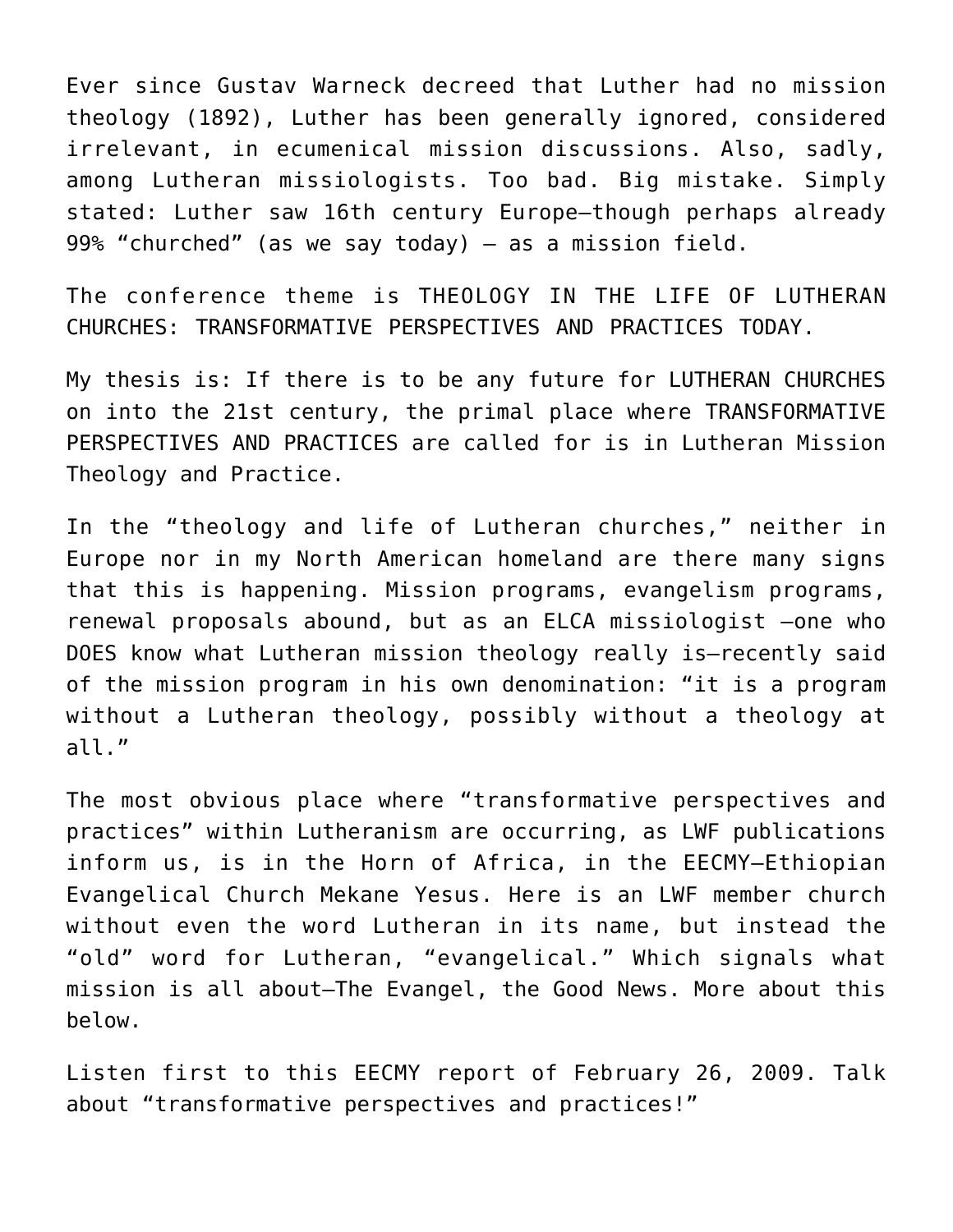### Dear Friends in Christ,

We are filled with joy as the Lord has continued His mighty work of salvation amongst us during the last few months where thousands of people came to the knowledge of Christ in the course of the 50th Jubilee celebration of the establishment of the EECMY as a national church and its 10th birth anniversary. The one month evangelism campaign which was the main part of the celebration has caused the sharing of the Gospel to about 370,000 new people and the salvation of about 185, 000 people nationwide. While most members of the church have participated in sharing the Good News with those who did not heard it yet, students are the ones who played the greatest role. Since the outreach effort has continued in some synods exact figure will be known as soon as information reaches us. For me, this was the crown event as it holds the real meaning of 50th Jubilee in line with the idea of freedom of slaves in the Old Testament. The other part of the celebration was where missionaries of past and present were recognized in a celebration held at the national convention center. The jubilee celebration was finally concluded with a grand dinner where senior government officials were invited including the president of Ethiopia, Girma W/Giorgis. On this occasion the Word of God is read and songs were sung which might be the first opportunity for most of the senior government officials including the president to hear the Gospel in such a way. The evening also marked the recognition of some celebrities in the church's life and ministry where medals, titles and prizes were awarded.

Yours in His service, Dinku Lamessa Bato National Coordinator EECMY University Student Ministry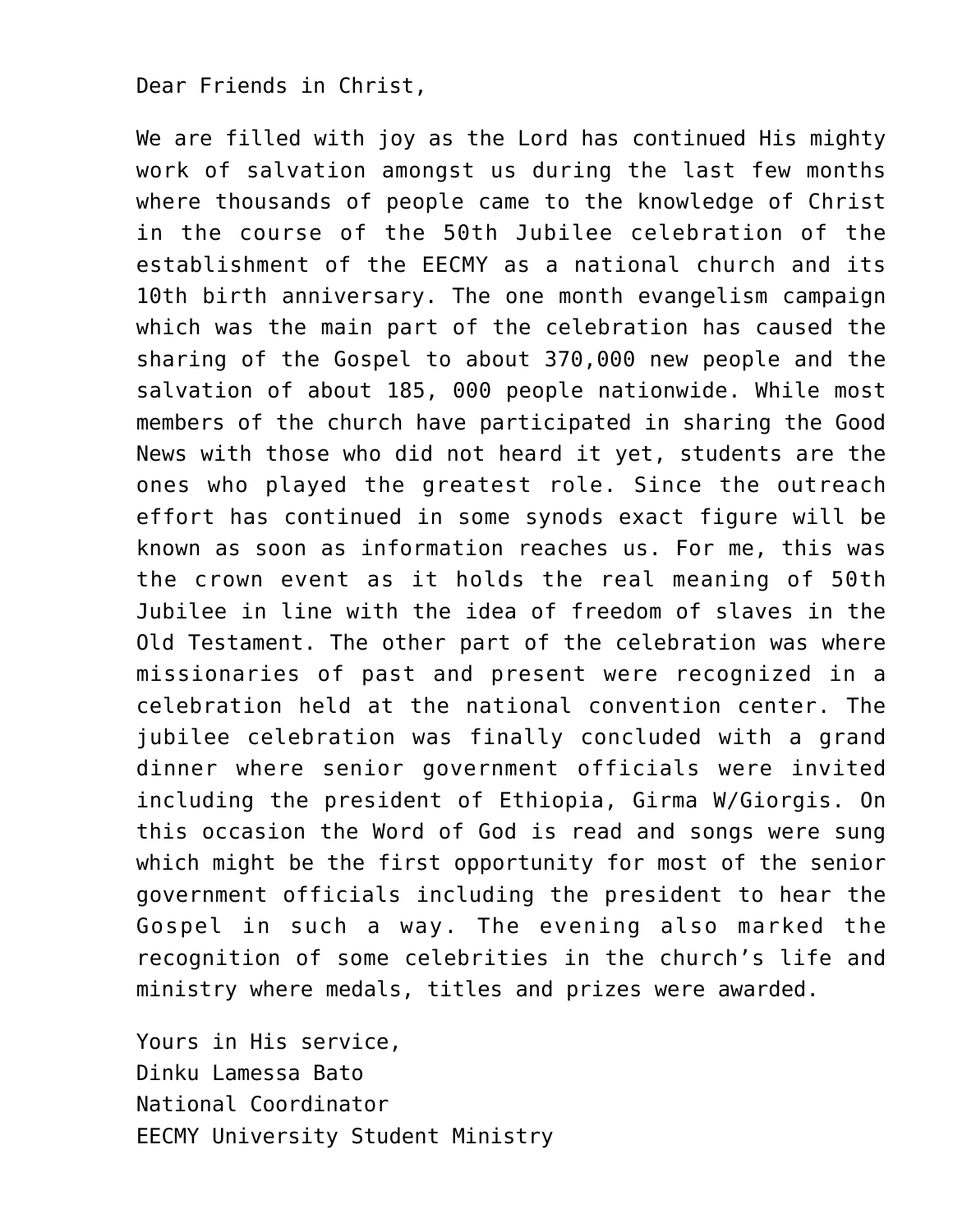[EECMY membership makes it the 2nd largest church in world Lutheranism–over five million members in last year's listing by the LWF from 20,000 of fifty years ago. Second only to the 6 million reported by the Lutheran church of Sweden.]

Lutheran = "evangelisch." It's all about the Gospel. So said the Augsburg Confessors–here in this very city 479 yrs ago. It's all about the Gospel, and the Gospel's own movement into and around the world. But for Lutheran theology, that always raises the question: Which Gospel? For already in the N.T. "other" gospels arose to supplant the genuine one. Many of the NT "books" are reports about differing gospels in conflict in the very first generation of Christ-confessors, the first Christian congregations that ever existed. Has it been any different throughout church history? Is it any different now? Gerhard Ebeling's memorable word about church history is applicable here: "Church history is the history of conflict in Biblical interpretation." And at the center of that variety of Biblical interpretation are varying answers to the question: Just what is THE Gospel?

If "Lutherisch" = "evangelisch," a particular notion of Gospel, how does that link to Mission?

Martin Luther's thesis about missions–if he had had one–would be this: "A mission field is anywhere that 'other gospels' are being proclaimed and trusted." Christian mission is offering– N.B. this verb–the genuine Gospel to replace the "other" ones.

Therefore, Luther's mission field was the church and world of the Holy Roman Empire of his day. Is our day any different? Where are "other gospels" to be found in our day? As much inside our churches as out there in the "secular" world. Not much different from what was confessed here in Augsburg on June 25, 1530.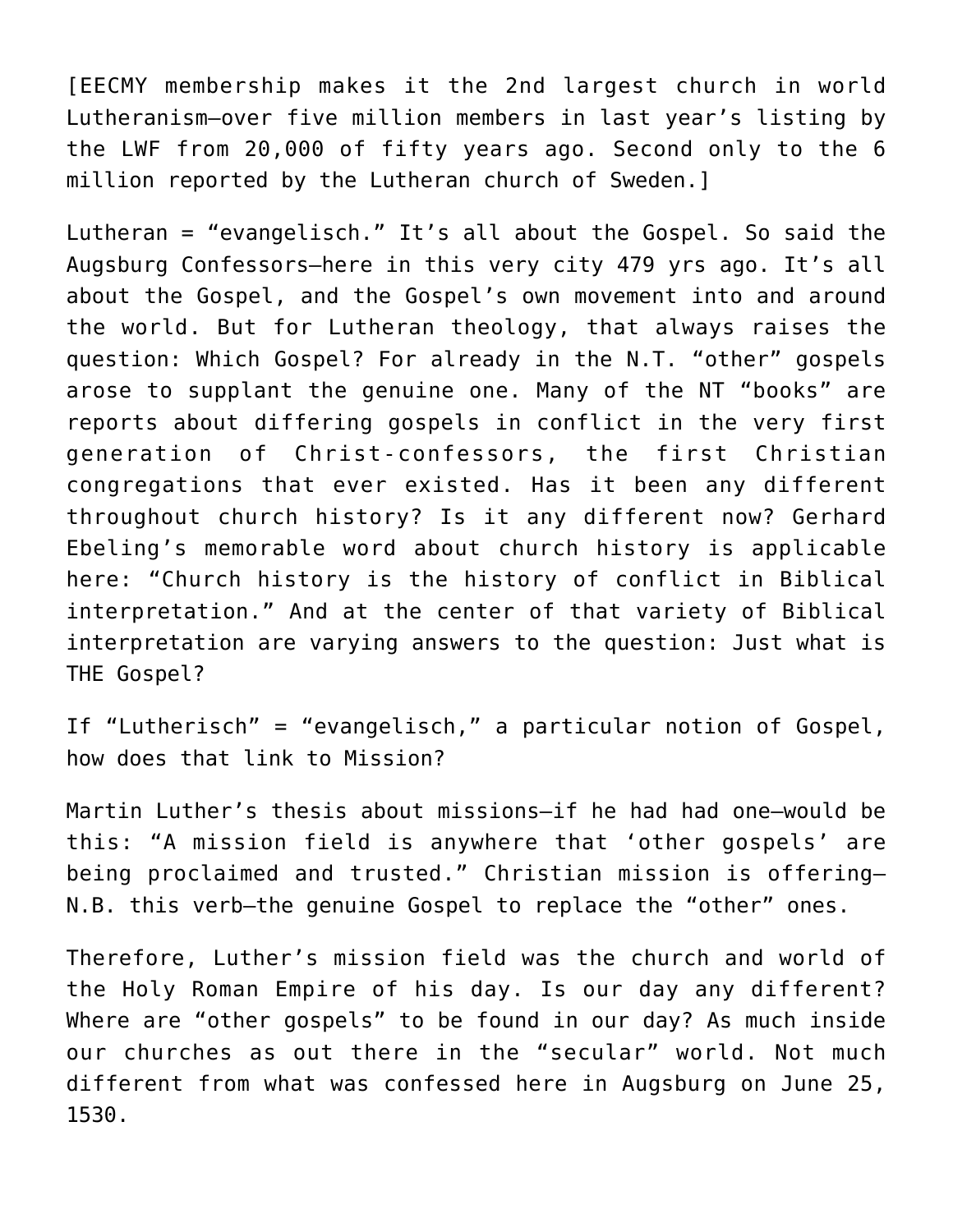A spinoff from that gospel-focus is Luther's critique of the mono-covenantal theology in his day, which claimed that everything God is doing in the world is all of one piece, fundamentally grace (according to the ancient scholastic axiom of "God's grace perfecting nature"). We need to reword Luther's proposal for our own time vis-à-vis the *missio-Dei* mantra that has dominated Roman and protestant missiology since the Willingen mission conference in 1952.

Last month I was interviewed on Luther's "mission theology" by Nelson Jennings, the editor of MISSIOLOGY, the journal of the American Society of Missiology. Our "conversation" is scheduled to be published in the April 2009 issue of the journal. Here's the give and take.

Jennings said: **Let's follow this train of thought a bit.** *Missio Dei* **has been a central missiological concept for at least several decades. In your writings about Luther's missiontheology you have advocated speaking of** *duplex missio Dei***. Would you mind encapsulating what you mean by this "Double Mission of God" metaphor?**

My response: "Mission" is not a common term in the writings of the Reformers. No surprise: the vocabulary for their theology comes from the Bible, where the word "mission" is not to be found. The term came into Christian vocabulary from European political and military colonialism in the post-Reformation era. But if Martin Luther had used that term – designating what God's project was in and for God's creation – he would have identified God's two missions in the world. And that duplex mission – God's two different projects in the one creation – he found spelled out in the Gospel of John and the letters of St. Paul, the two heavyweight theologians of the NT.

**Jennings: Keep going.**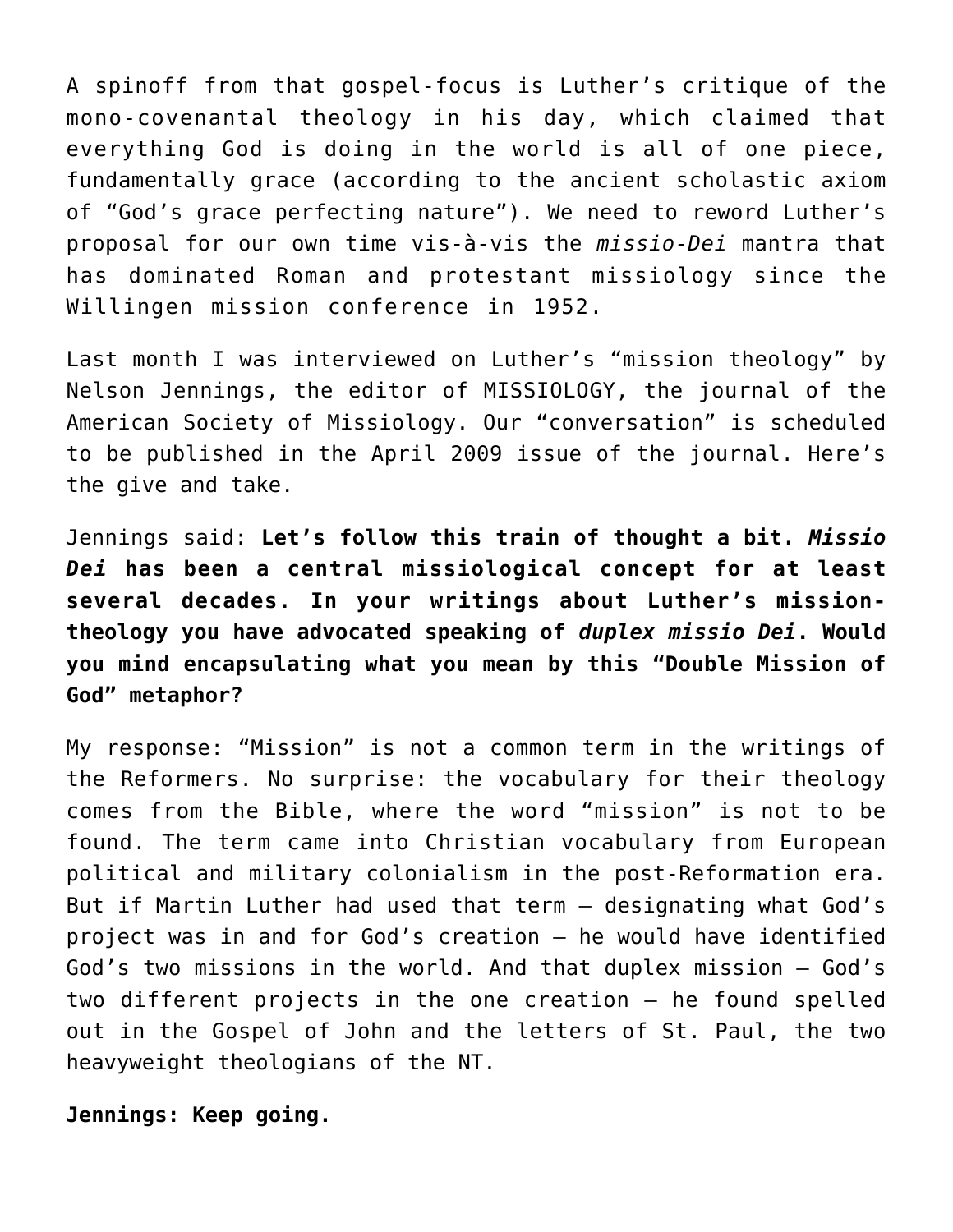In the Gospel of John it comes already in the Prologue: "The law was given through Moses; grace and truth came through Jesus Christ." Both Moses and Jesus were clearly God's agents, God's "missioners," but their missions were different. In Paul's epistles those two very different missions (Moses' and Christ's, "law and promise" in Paul's vocabulary), both coming from one and the same God, surface frequently, especially in Romans and Galatians. In 2 Cor. 3-5 he spells them out – and also details the differences. Here he uses two different words, each of which is his synonym for what we mean today by God's mission. One is "ministry" (*diakoonia*, in Greek). God has two of these, two different diaconates, operating in the world. The other synonym for what we today call mission is "covenant" (*diatheekee*, in Greek). God has two covenants, two different covenants, functioning among humankind. Paul's predicates to each of these two missions are well known. One is letter, one Spirit. One brings death, one gives life. One has modest glory, one has glory "beyond all measure." One finally fades away, one lasts forever. When these two missions connect with people, one is Bad News, one Good News. For in one "God counts trespasses," while in the other "God is in Christ reconciling sinners unto himself, NOT counting trespasses."

# **Jennings: And the connection with today's understanding of mission?**

What we today understand as Christ's mission mandate is clearly the second one. But if we forget, or ignore, the prior one, as God's own mission from which the Christ-mission sets us free, then our gospel is too small. Gospels that are "too small" are finally "other Gospels," and not the Good News intended for all humankind from the crucified and risen Messiah.

**Jennings: So in light of your explanation of how the phrase** *missio Dei* **risks misrepresenting the gospel, should**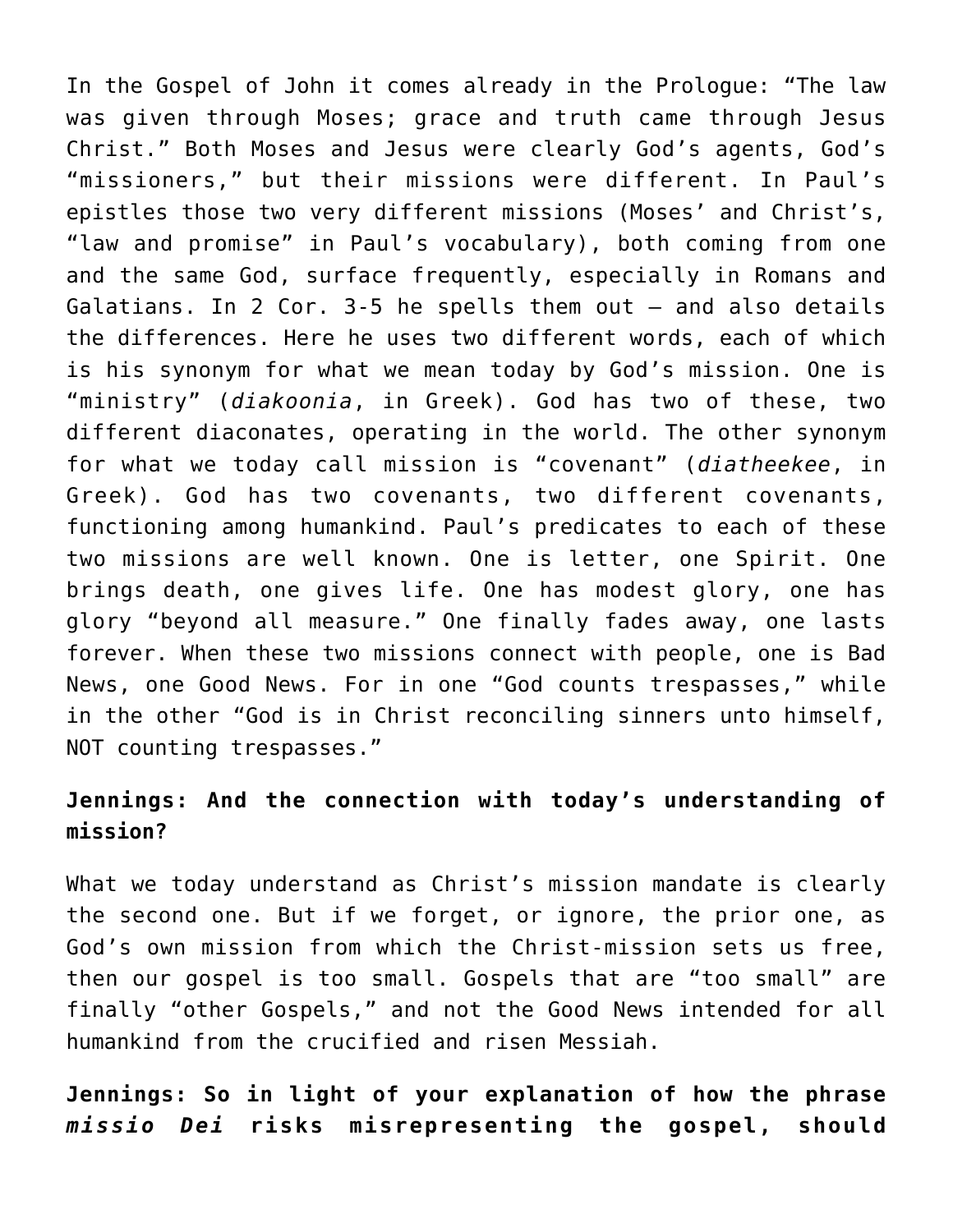**missiologists continue to use the phrase but with explanation, discard it altogether (and use, for example,** *duplex missio Dei***), or what?**

Labels such as *missio dei* or *duplex missio dei* are not unimportant, but more important, of course, in human language is what metaphors point to. So in order to point to God's two operations in this one world of His – that doubleness pointed out by St. John in his prologue and Paul's frequent references to God's two ministries, two covenants – we could stick with *missio Dei* and add "duplex." Thus we missiologists could work out the implications of God's *duplex missio* in scripture, in mission history and for our 21st century. But that's still Latin, of course, nobody's native language today. So why not come up with something in English, the *lingua franca* (sic!) of today's ecumenical missiology?

#### **To wit?**

Well, why not go back to the Bible? Classic for some of us are Luther's own favorite biblical terms for this *duplex missio*, God's left hand work and God's right hand work. Metaphors, of course. Same one and only God, but different works done with the differing hands. God's right- hand mission is centered in the One who now "sits at the right hand of God the Father," Christ the world's redeemer. That's God's salvation work from way back at the beginning of the Old Testament culminating in Christ and continuing right on up to the *parousia*. God's left-hand mission is all the other works of God that preserve and continue creation, protect it from total destruction, hold us humans accountable as caretakers of that creation, but do not (yet) turn sinners into Christ-trusters.

# **What about language for non-Lutherans in our American Society of Missiology?**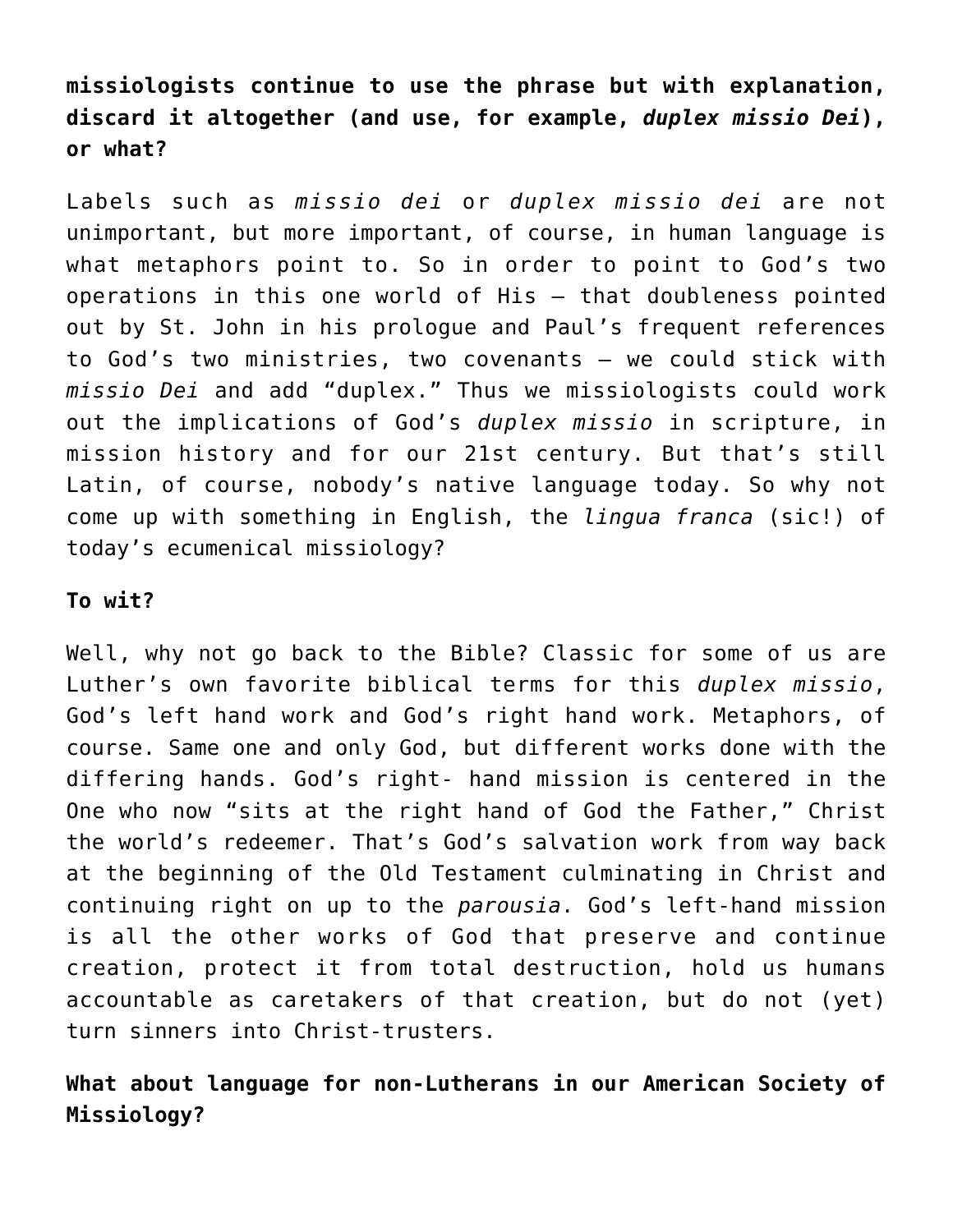If my suggestions are "too Lutheran," then back to St. John's "Moses and Christ" in his prologue, or St. Paul and his use of the umbrella terms "law" for God's left-hand agenda and "promise" for God's salvific work of his right hand. In his major epistles – Romans, Corinthians, Galatians – this law/promise duplex is Paul's blueprint for articulating God's duplex mission and message to the whole world. We could even appropriate that line from the American folk-hymn as our missiological mantra: "He's got the whole world in his hands." But then always add: "Yes, both of them!"

End of that conversation.

—————————-

Luther's journey to becoming a mission theologian was his journey as a reformer. It began with his "Aha!" about the gospel and that began with his "Aha!" about how to read the scriptures in a manner very different from that of his own prior scholastic theological formation. He speaks of it in Tischreden (Table Talk) 5518 as a breakthrough. After describing his "old" way of reading and teaching the Bible, using the ancient "nature and grace" paradigm, he relates his discovery of the "discrimen inter legem et euangelium." "Aber do ich das discrimen fande, quod aliud esset lex, aliud euangelium, da riss ich her durch." "Durchreissen" equals a breakthrough. From this breakthrough followed not only the new evangelical catholic theology, but also a new evangelical missiology.

Strangely, perhaps, is how his mission theology surfaces in the many sermons he preached on Ascension Day, taking the lectionary gospel for that day (Mark 16) and ringing the changes on Mark's version of the Great Commission.

Several of Luther's "signature" expressions–bons mots that have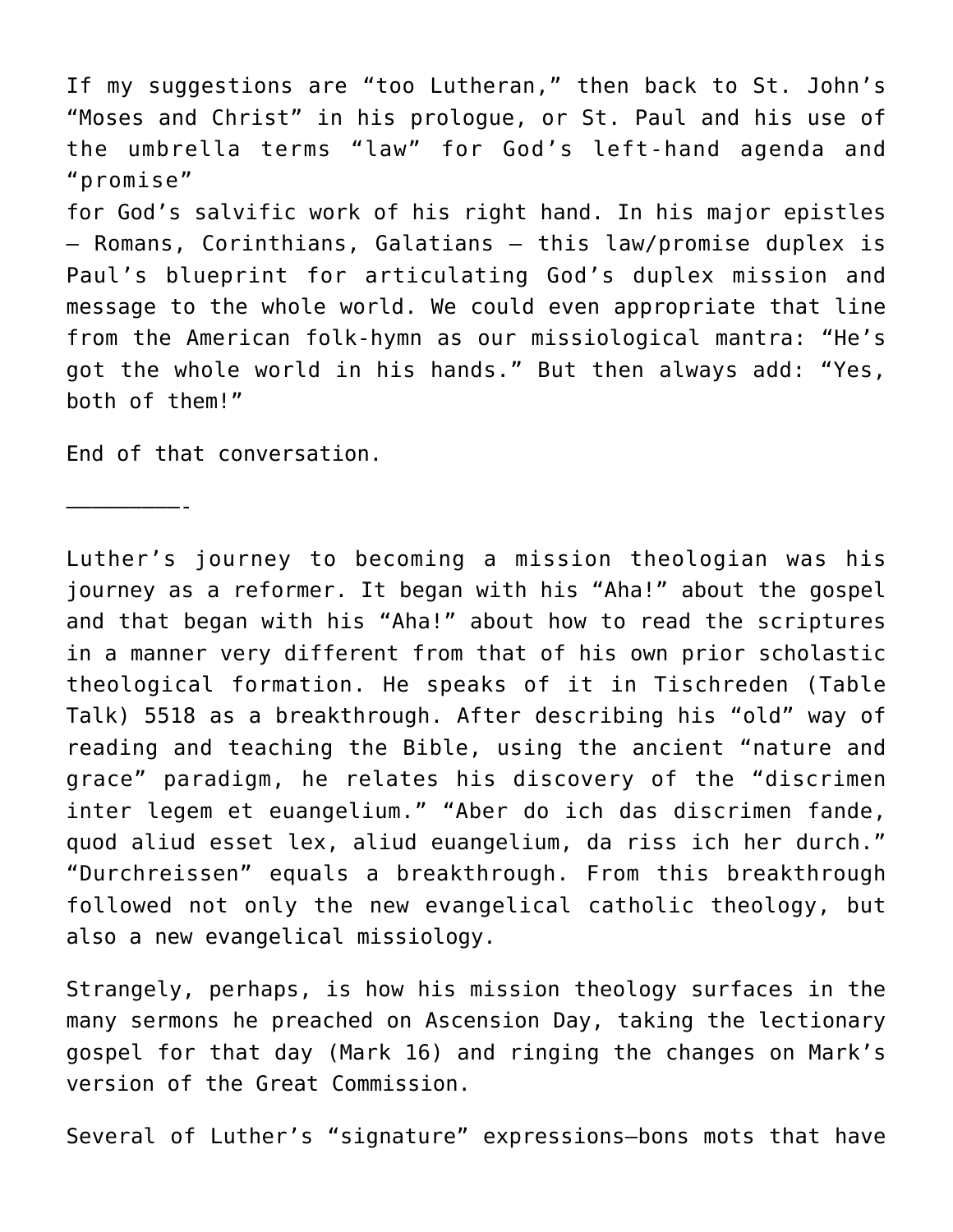become standard lingo in Lutheran theology– emerge from these sermons (also in other of his works) to help us articulate his mission theology: First off is the overarching rubric "The secret of Missio is Promissio." In addition these metaphor/wordpictures: Pebble, Platzregen (thundershower), Froehlicher Wechsel (joyful exchange–in American slang "a sweet swap"), and Deus Absconditus (God hidden).

I wish to present these terms to whatever audience I have at Augsburg and discuss with these colleagues the mission-theology resources they offer.

## **1. The secret of Missio is Promissio.**

The Gospel is a promise. This is axiomatic in Lutheran confessional theology. What understanding of mission arises when you begin with this axiom? A fuller treatment of that axiom can be found on the Crossings web site at <https://crossings.org/archive/bob/DoingTheologyinMission.pdf>

Relevance today. We witness today the worldwide failure of megapromises. Promises which people by the millions (billions?) loved and trusted. The promise of communism disintegrated when the Berlin Wall fell in 1989. The promise of capitalism collapsed when Wall Street fell in 2008. The former is now acknowledged by all, the latter by hardly any. We live in the illusion (so Parker Palmer), the deceit (so Walt Brueggemann) that green paper–with "images" printed on it– can save us. Before long capitalism's empty promise will be evident to all. Needed–also within the churches where Christians too are despairing (without hope) vis-a-vis capitalism's Humpty-dumpty fall (even while they, and world leaders too, still hope in it)–is a trustworthy promise. Trustworthy promise? Thought you'd never ask!

**2. The Gospel as God's promise-pebble dropping into a pool.**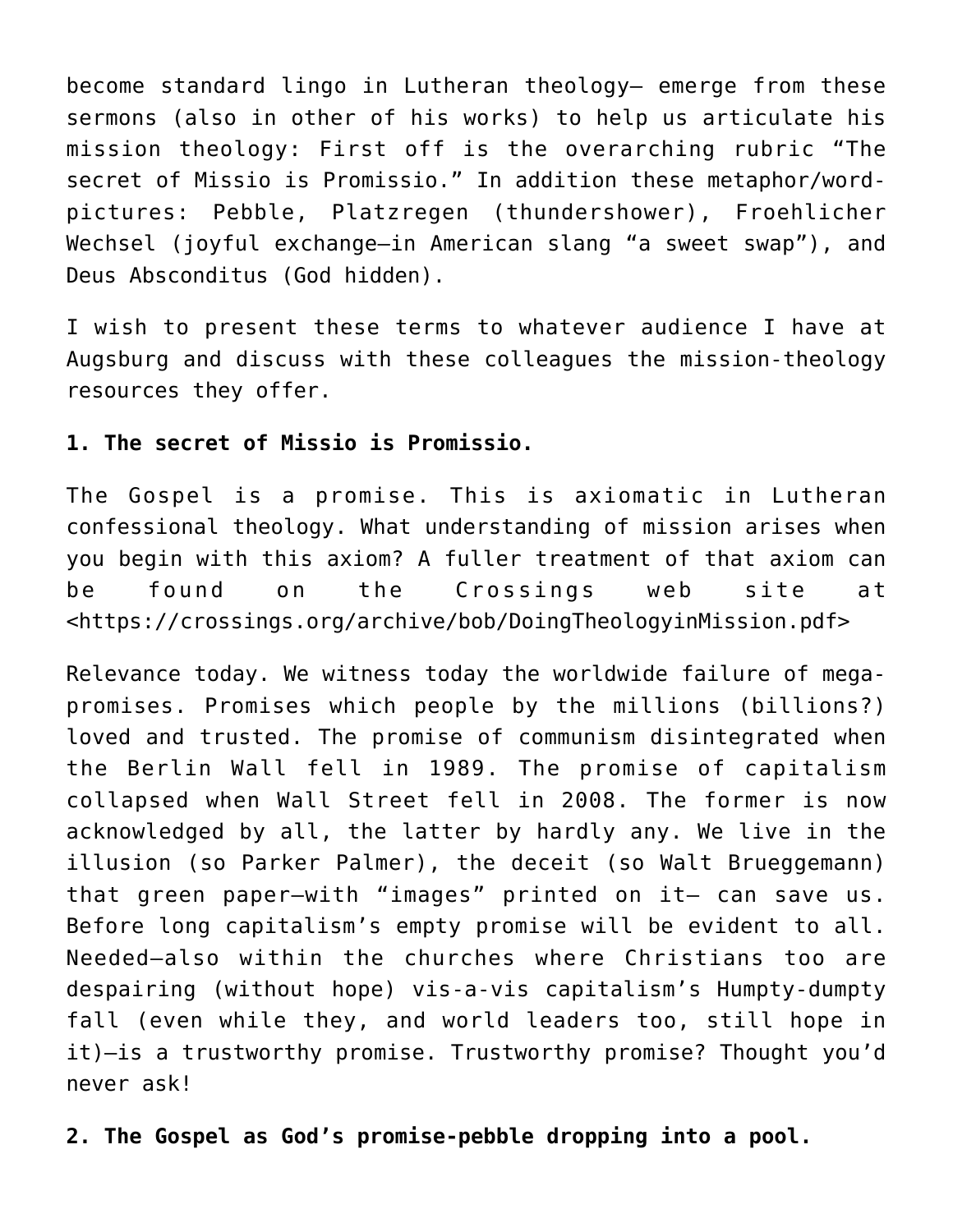Luther compared God's promise in Christ to a pebble, a promisepebble, dropped into the pond of our world. Like all pebbles, it produces a ripple effect that moves out on its own from the very power of the gospel-pebble itself. Luther articulates his notion of mission expansion from this image. It is the energy within the gospel itself which moves out into the world. The rippleeffect shows up in the most surprising places, where mission executives haven't done any planning at all. E.g., today in the People's Republic of China. Or Ethiopia.

**Relevance**: Instead of "planning" mission programs, Christians are encouraged to see where the ripples are already on the move (possibly in the EECMY today)–and then join in there to "ride the waves."

# **3. Platzregen. The gospel is a moving thundershower.**

In the gospel Platzregen, the Holy "Gust" (sic!) moves the rain cloud of Gospel-promise–as Augsburg Confession 5 says– "ubi et quando visum est deo" — where and when God wills. Yes, humans are agents in God's Platzregen operation, but clearly secondary agents, mostly to divine where the Platzregen–on its own–is moving and then get themselves wet in the enterprise.

**Relevance**: Could help us understand the shrinking numbers in church membership statistics in the USA–even in the US Roman church at last count. At times Luther spoke of the negative side of the Platzregen-image, namely, God moving it away from lands where it bore no fruit. One such example is from 1520.

"I consider that Germany has never before heard so much of God's Word as now. There is no trace of it in history. But if we let it pass by without thanks and honor, I am afraid that we shall have to suffer plague and grimmer darkness. My dear Germans, buy while the mart is at your door; gather in while the sun is shining and the weather good, make use of God's Word of Grace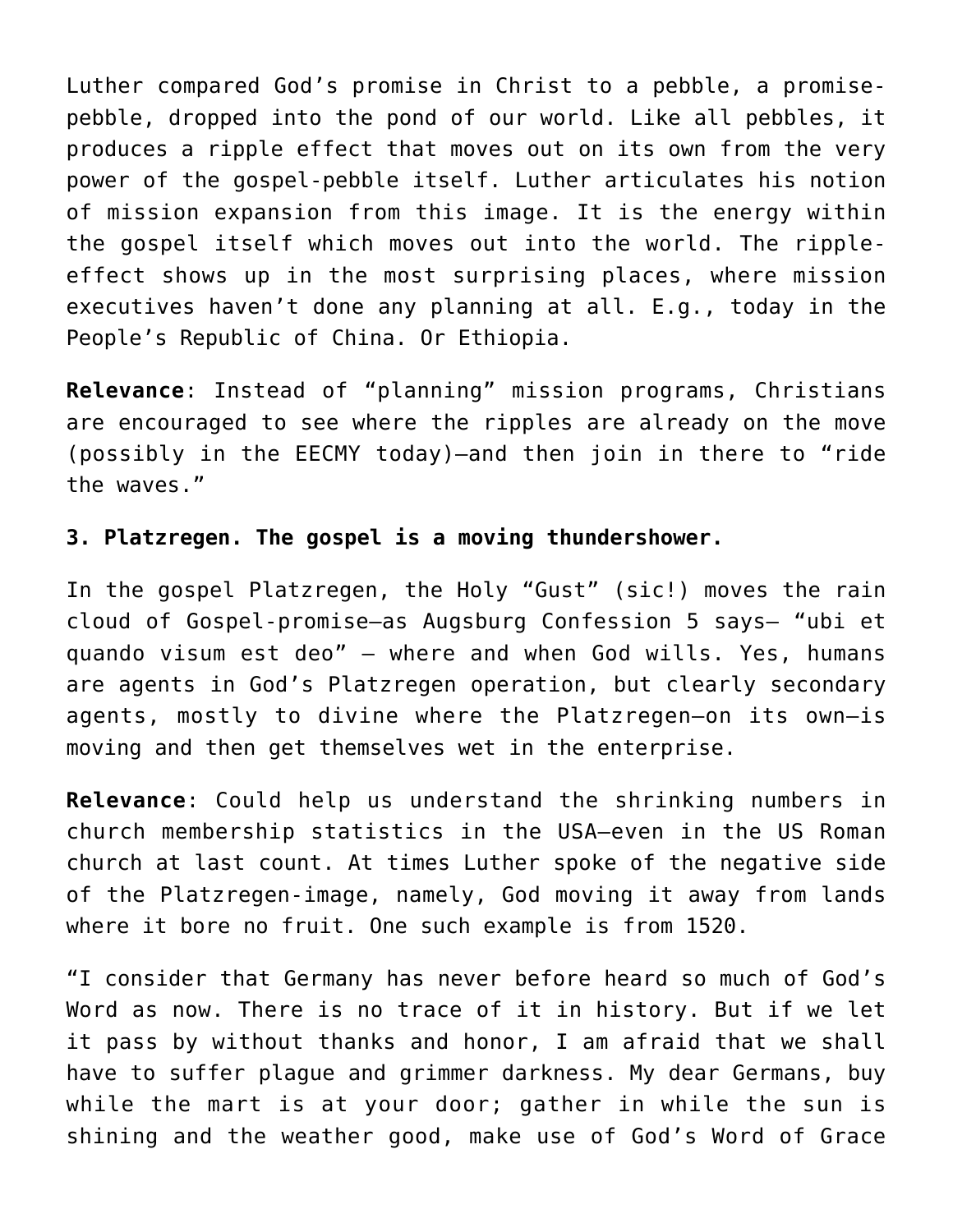while it is there. For know this, that the Word of God's grace is like a sweeping downpour, which never returns to where it has already been. It has visited the Jews; but it has gone. Now they have nothing. Paul brought it to Greece; from there it has also gone. Now they have the Turks. Rome and the Latin lands have had their visitation; but it has gone. Now they have the Pope. And you Germans must not think that you will have it for ever, for it will not stay where there is ingratitude and contempt. Therefore, let all take hold and keep hold who can." (*To the Councilors of all German cities, that they should establish and maintain Christian Schools*, 1520.)

Further thoughts on Luther's Pebble and Platzregen as mission metaphors can be found at: <https://crossings.org/thursday/2006/thur033006.shtml> <https://crossings.org/thursday/2008/thur071008.shtml>

**4. Froehlicher Wechsel** (joyful exchange–in American slang "a sweet swap").

This was Luther's metaphor for two passages in St. Paul's writings where the apostle portrays the event of Calvary and Easter as an exchange. In 2 Corinthians 5 our sins get transferred to Christ and Christ's righteousness gets transferred to us. In Galatians 3 it is the sinner's curse and Christ's blessedness that get exchanged.

**Relevance**: At last summer's quadrennial meeting of the International Association for Mission Studies, the international missiological guild, 140 participants from nearly 50 countries gathered in Hungary to discuss the theme "The Gospel of Reconciliation and Human Identity." The fundamental Biblical text was Paul's classic in 2 Cor. 5. But here the participants parted. Some read the text as blueprint for "the ministry of reconciliation," the clearly yet-to-be-fulfilled task of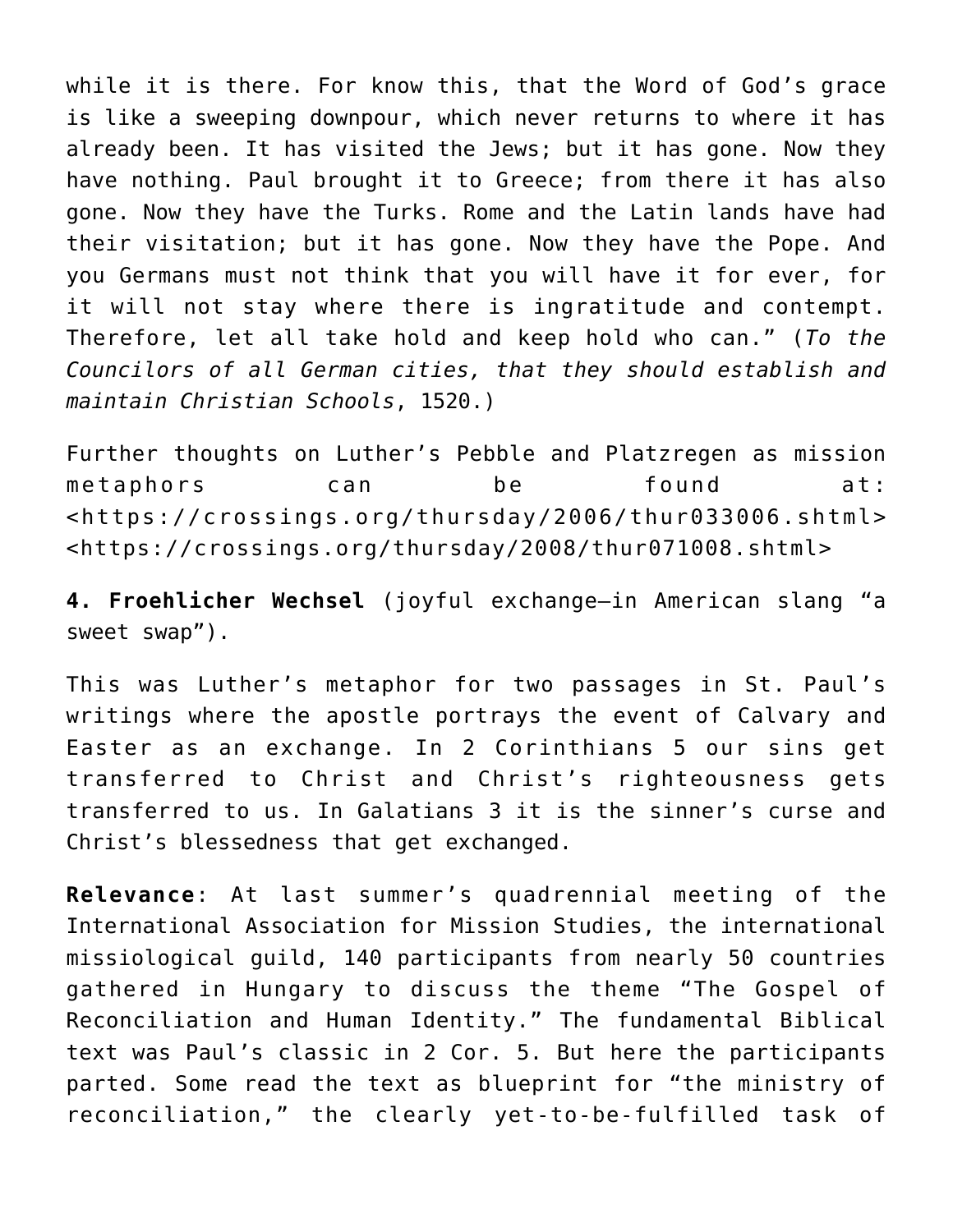intrahuman reconciliation, establishing peace and justice within the human race. Others saw the "ministry of reconciliation" as the unfinished task of getting humankind reconciled to God. For patently even though Christ's saving work is full and complete, vast swathes of humanity are not yet trusting it and thus not yet enjoying it.

Which version of the "ministry of reconciliation" is our Christian mission agenda for the 21st century? That was the question. Not only among the alleged "experts" at IAMS in Hungary in August 2008, but throughout the worldwide church.

In my contribution to the conversation I offered Luther's case for mission as the not-yet-finished task of getting sinners reconciled to God, and sought to show its relevance to the chaotic world of the beginning of the 21st century. Its internet location is <https://crossings.org/thursday/2008/thur062608.shtml>

**5. Deus Absconditus** (God hidden).

At the end of his explanation of the Apostles Creed in the Large Catechism Luther says: "These three articles of the Creed, therefore, separate and distinguish us Christians from all other people on earth. All who are outside this Christian people, whether heathen, Turks, Jews, or false Christians and hypocrites — even though they believe in and worship only the one, true God — nevertheless do not know what his attitude is toward them. They cannot be confident of his love and blessing, and therefore they remain in eternal wrath and damnation. For they do not have the LORD Christ, and, besides, they are not illuminated and blessed by the gifts of the Holy Spirit." [Book of Concord. Kolb-Wengert, edd., p. 440 (66)]

[German text: "Daruemb scheiden und sondern diese Artikel des Glaubens uns Christen von allen andern Leuten auf Erden. Denn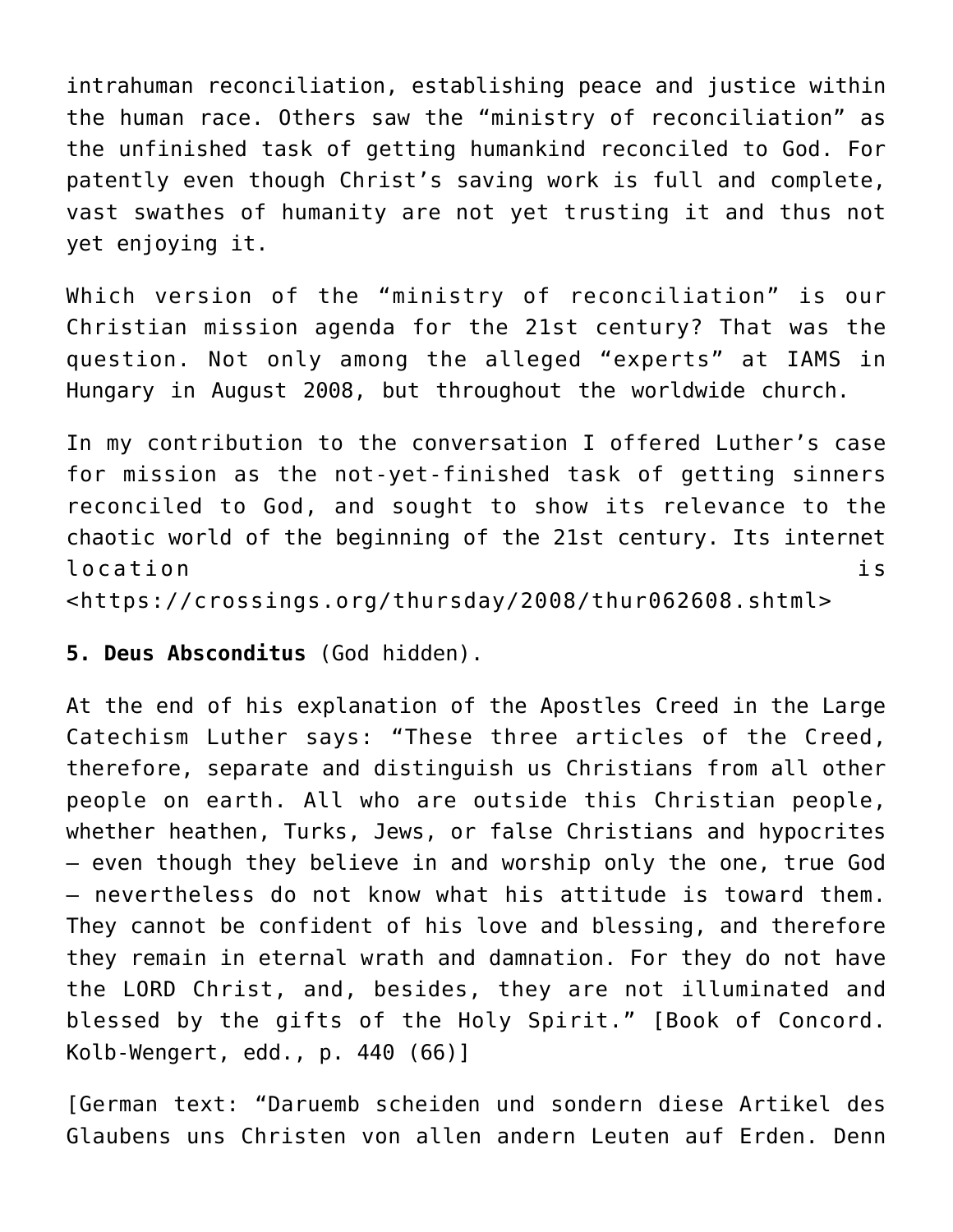was ausser der Christenheit ist, es seien Heiden, Tuerken, Jueden oder falsche Christen und Heuchler, ob sie gleich nur einen wahrhaftigen Gott glaeuben und anbeten, so wissen sie doch nicht, was [wie] er gegen ihn gesinnet ist, koennen sich auch keiner Liebe noch Guts zu ihm versehen, daruemb sie in ewigen Zorn und Verdammnis bleiben. Denn sie den Herrn Christum nicht haben, dazu mit keinen Gaben durch den heiligen Geist erleuchtet und begnadet sind."]

**Relevance**: Luther's concept of deus absconditus, humankind's common experience of "Godhidden" — in contrast to deus revelatus, "God-revealed-in-Christ" — is a fundamental resource for engaging people of other faiths–both the secular faiths regnant in the West and people of other world religions.

In the citation above Luther expresses one aspect of his "deus absconditus" understanding. All people do encounter God in daily life. Granted, that is a Christian conviction. God is NOT totally hidden from anybody. But what is hidden in humankind's common experience of God is "what his attitude is toward them." And thus, Luther concludes, "they cannot be confident of his love and blessing," which leaves only one alternative, "they remain in eternal wrath and damnation. For they do not have the LORD Christ, and, besides, they are not illuminated and blessed by the gifts of the Holy Spirit." "Having Christ" is Luther's other favored expression (other than "fiducia") for what faith is. Faith is "having Christ." Which brings to mind Luther's maxim: "Glaubstu, hastu. Glaubstu nicht, hastu nicht."

This notion of what humans "have" and "don't have" when they have only deus absconditus encounters to go on, is absent in today's mission discussions, so far as I know. It is a unique resource from Luther for Christian mission in today's manifold "world of faiths" — especially to Muslims. [For more on this see "Using Luther's Concept of Deus absconditus for Christian